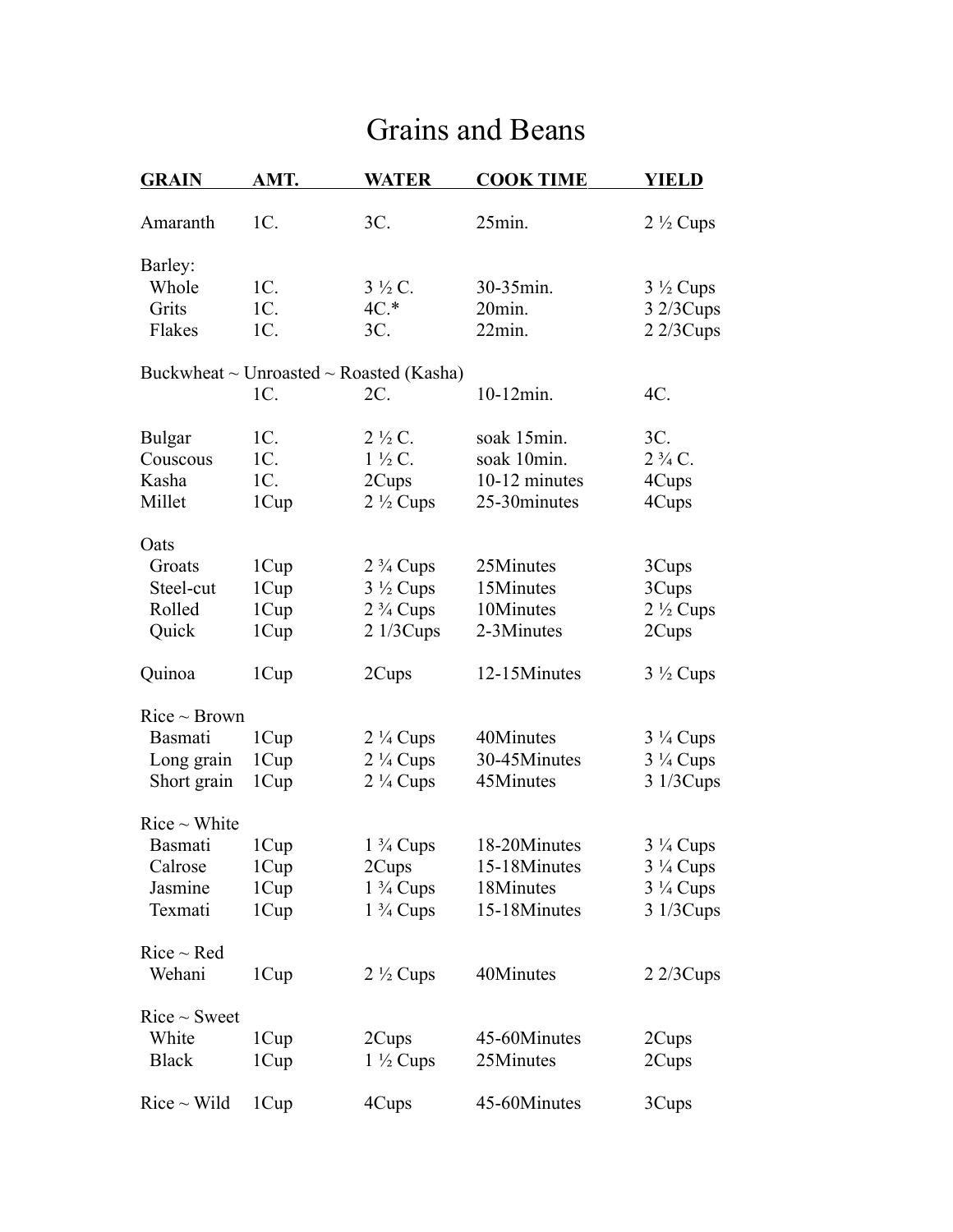| $Rye \sim$<br>Whole<br>Grits<br>Flakes              | 1Cup<br>1 Cup<br>1Cup | $3\frac{1}{4}$ Cups<br>$3\frac{1}{2}$ Cups<br>3Cups | 60Minutes<br>30-45Minutes<br>25-30Minutes | 2Cups<br>$2\frac{2}{3}Cups$<br>$2\frac{2}{3}Cups$ |
|-----------------------------------------------------|-----------------------|-----------------------------------------------------|-------------------------------------------|---------------------------------------------------|
| Spelt $\sim$<br>Whole<br>Flakes                     | 1Cup<br>1Cup          | $3\frac{1}{2}$ Cups<br>3Cups                        | 50-60Minutes<br>30Minutes                 | 3Cups<br>3Cups                                    |
| Teff                                                | 1Cup                  | 3Cups                                               | 15Minutes                                 | 3Cups                                             |
| Triticale                                           | 1Cup                  | 3Cups                                               | 60-75Minutes                              | $2\frac{1}{2}$ Cups                               |
| Wheat $\sim$<br><b>Berries</b><br>Cracked<br>Flakes | 1Cup<br>1 Cup<br>1Cup | $3\frac{1}{2}$ Cups<br>21/3Cups<br>3Cups            | 50-60Minutes<br>15Minutes<br>30Minutes    | 3Cups<br>$2\frac{3}{4}$ Cups<br>3Cups             |
| <b>BEANS</b>                                        | AMT.                  | <b>WATER</b>                                        | <b>COOK TIME</b>                          | <b>YIELD</b>                                      |
| Adzuki                                              | 1 Cup                 | 4 Cups                                              | 30-45 Minutes                             | 3 Cups                                            |
| <b>Black</b>                                        | 1 Cup                 | 4 Cups                                              | 55-60 Minutes                             | $2\frac{1}{4}$ Cups                               |
| Black-Eyed<br>Peas                                  | 1 Cup                 | 4 Cups                                              | 45-60 Minutes                             | 2 Cups                                            |
| Chick-Peas<br>Garbanzo                              | 1 Cup                 | 4 Cups                                              | 60 Minutes                                | 2 Cups                                            |
| Garbanzo<br>Chick Peas                              | 1 Cup                 | 4 Cups                                              | 60 Minutes                                | 2 Cups                                            |
| Great Northern 1 Cup<br>Navy & White                |                       | 4 Cups                                              | 45-60 Minutes                             | $2\frac{2}{3}$ Cups                               |
| Red Kidney                                          | 1 Cup                 | 4 Cups                                              | 45-60 Minutes                             | $2\frac{1}{4}$ Cups                               |
| Lentils<br>Green & Red                              | 1 Cup                 | 4 Cups                                              | 20-40 Minutes*                            | 2 Cups                                            |
| Limas:<br>Large<br>Small                            | 1 Cup<br>1 Cup        | 4 Cups<br>4 Cups                                    | 45 Minutes<br>50-60 Minutes               | 2 Cups<br>3 Cups                                  |